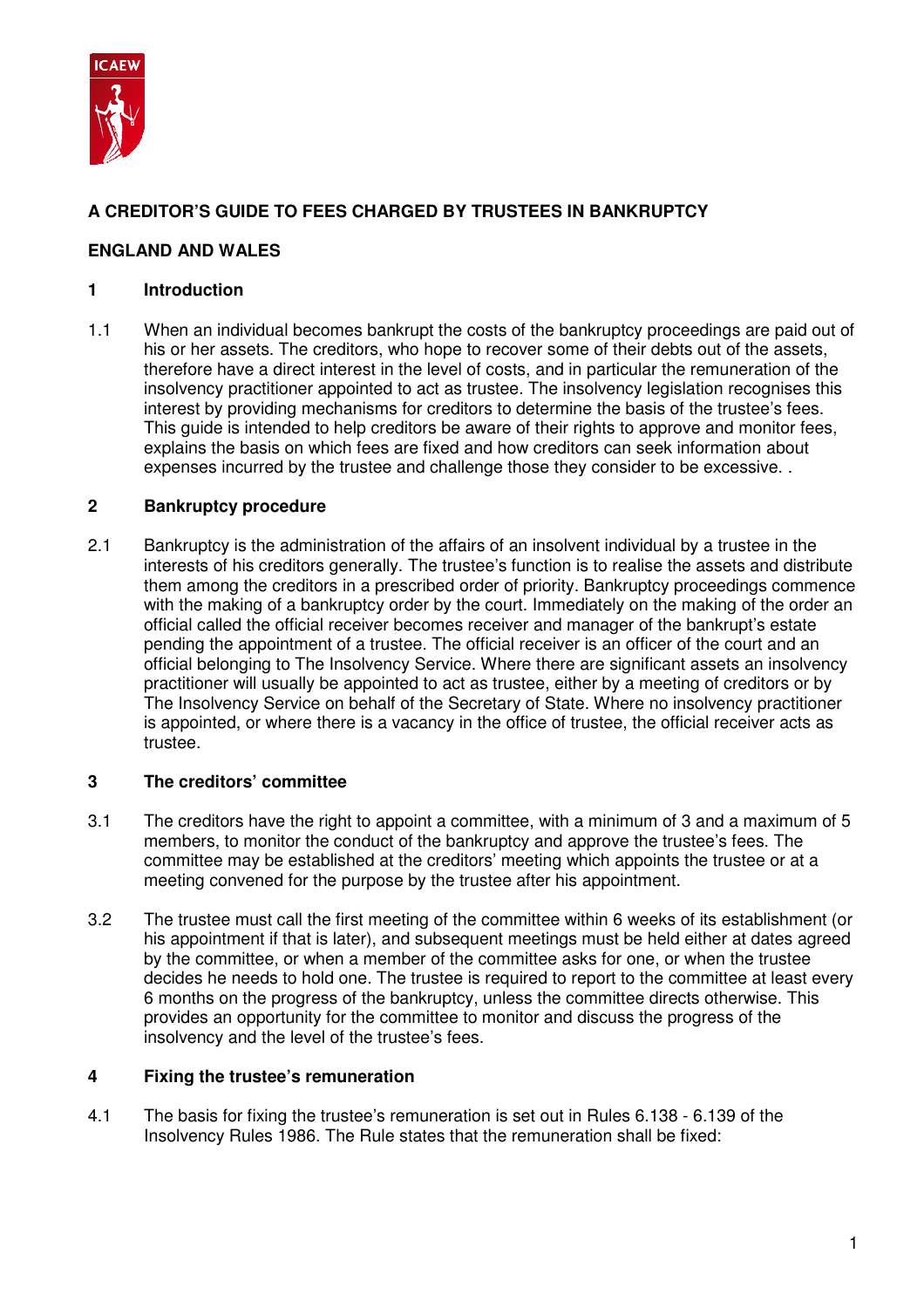- as a percentage of the value of the assets which are realised or distributed or both,
- by reference to the time properly given by the trustee and his staff in attending to matters arising in the bankruptcy, or
- as a set amount.

Any combination of these bases may be used to fix the remuneration, and different bases may be used for different things done by the trustee. Where the remuneration is fixed as a percentage, different percentages may be used for different things done by the trustee.

 It is for the committee (if there is one) to determine on which of these bases, or combination of bases, the remuneration is to be fixed. Where it is fixed as a percentage, it is for the committee to determine the percentage or percentages to be applied. Rule 6.138 says that in arriving at its decision the committee shall have regard to:

- the complexity (or otherwise) of the case;
- any responsibility of an exceptional kind or degree which falls on the trustee in connection with the bankruptcy:
- the effectiveness with which the trustee appears to be carrying out, or to have carried out, his duties;
- the value and nature of the assets which the trustee has to deal with.
- 4.2 If there is no committee, or the committee does not make the requisite determination, the trustee's remuneration may be fixed by a resolution of a meeting of creditors. The creditors must take account of the same matters as apply in the case of the committee. A resolution specifying the basis on which the trustee is to be remunerated may be taken at the meeting which appoints the trustee. If the remuneration is not fixed in any of these ways within 18 months of the trustee's appointment, it will be fixed in accordance with a scale set out in the Rules.

## **5. Review of remuneration**

Where there has been a material and substantial change in circumstances since the basis of the trustee's remuneration was fixed, the trustee may request that it be changed. The request must be made to the same body as initially approved the remuneration, and the same rules apply as to the original approval.

## **6 What information should be provided by the trustee?**

### 6.1 **When seeking remuneration approval**

- 6.1.1 When seeking agreement to his fees the trustee should provide sufficient supporting information to enable the committee or the creditors to form a judgement as to whether the proposed fee is reasonable having regard to all the circumstances of the case. The nature and extent of the supporting information which should be provided will depend on:
	- the nature of the approval being sought;
	- the stage during the administration of the case at which it is being sought; and
	- the size and complexity of the case.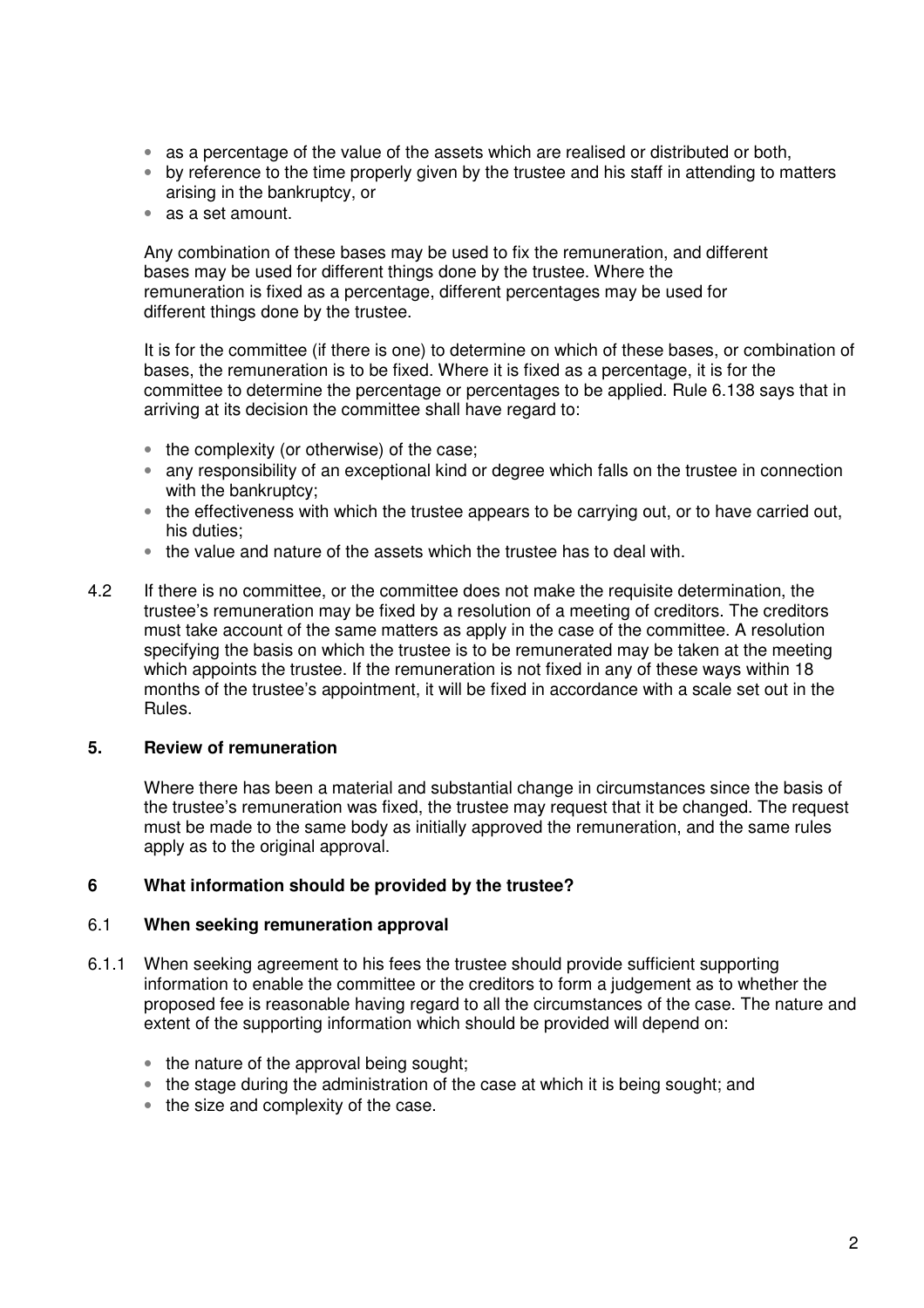- 6.1.2 Where, at any creditors' or committee meeting, the trustee seeks agreement to the terms on which he is to be remunerated, he should provide the meeting with details of the charge-out rates of all grades of staff, including principals, which are likely to be involved on the case.
- 6.1.3 Where the trustee seeks agreement to his fees during the course of the bankruptcy, he should always provide an up to date receipts and payments account. Where the proposed fee is based on time costs the trustee should disclose to the committee or the creditors the time spent and the charge-out value in the particular case, together with, where appropriate, such additional information as may reasonably be required having regard to the size and complexity of the case. The additional information should comprise a sufficient explanation of what the trustee has achieved and how it was achieved to enable the value of the exercise to be assessed (whilst recognising that the trustee must fulfil certain statutory obligations that might be seen to bring no added value for creditors) and to establish that the time has been properly spent on the case. That assessment will need to be made having regard to the time spent and the rates at which that time was charged, bearing in mind the factors set out in paragraph 4.1 above. To enable this assessment to be carried out it may be necessary for the trustee to provide an analysis of the time spent on the case by type of activity and grade of staff. The degree of detail will depend on the circumstances of the case, but it will be helpful to be aware of the professional guidance which has been given to insolvency practitioners on this subject. The guidance suggests the following areas of activity as a basis for the analysis of time spent:
	- Administration and planning
	- Investigations
	- Realisation of assets
	- Trading
	- Creditors
	- Any other case-specific matters

The following categories are suggested as a basis for analysis by grade of staff:

- Partner
- Manager
- Other senior professionals
- Assistants and support staff

The explanation of what has been done can be expected to include an outline of the nature of the assignment and the trustee's own initial assessment, including the anticipated return to creditors. To the extent applicable it should also explain:

- Any significant aspects of the case, particularly those that affect the amount of time spent.
- The reasons for subsequent changes in strategy.
- Any comments on any figures in the summary of time spent accompanying the request the trustee wishes to make.
- The steps taken to establish the views of creditors, particularly in relation to agreeing the strategy for the assignment, budgeting, time recording, fee drawing or fee agreement.
- Any existing agreement about fees.
- Details of how other professionals, including subcontractors, were chosen, how they were contracted to be paid, and what steps have been taken to review their fees.

It should be borne in mind that the degree of analysis and form of presentation should be proportionate to the size and complexity of the case. In smaller cases not all categories of activity will always be relevant, whilst further analysis may be necessary in larger cases.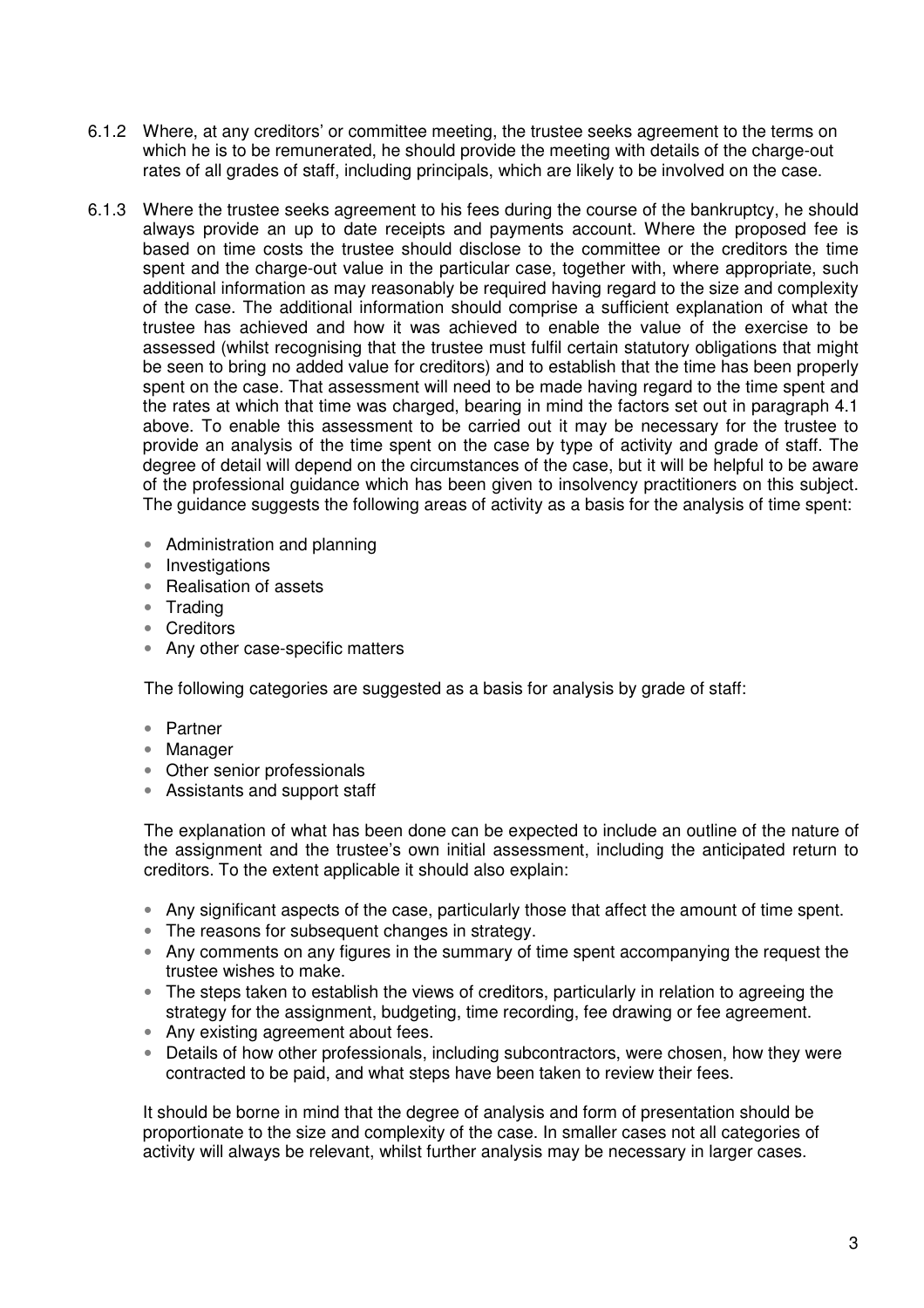6.1.4 Where the fee is charged on a percentage basis the trustee should provide details of any work which has been or is intended to be sub-contracted out which would normally be undertaken directly by a trustee or his staff.

### **6.2 After remuneration approval**

 Where a resolution fixing the basis of fees is passed at any creditors' meeting held before he has substantially completed his functions, the trustee should notify the creditors of the details of the resolution. When subsequently reporting to creditors on the progress of the bankruptcy, or submitting his final report, he should specify the amount of remuneration he has drawn in accordance with the resolution (see further paragraph 7.1 below). Where the fee is based on time costs he also should provide details of the time spent and charge-out value to date and any material changes in the rates charged for the various grades since the resolution was first passed. He should also provide such additional information as may be required in accordance with the principles set out in paragraph 6.1.3. Where the fee is charged on a percentage basis the trustee should provide the details set out in paragraph 6.1.4 above regarding work which has been sub-contracted out.

## **6.3 Disbursements and other expenses**

There is no statutory requirement for the committee or the creditors to approve the drawing of expenses or disbursements, but there is provision for the creditors to challenge them, as described below. Professional guidance issued to insolvency practitioners requires that, where the trustee proposes to recover costs which, whilst being in the nature of expenses or disbursements, may include an element of shared or allocated costs (such as room hire, document storage or communication facilities provided by the trustee's own firm), they must be disclosed and be authorised by those responsible for approving his remuneration. Such expenses must be directly incurred on the case and subject to a reasonable method of calculation and allocation.

### **6.4 Realisations for secured creditors**

Where the trustee realises an asset on behalf of a secured creditor and receives remuneration out of the proceeds (see paragraph 11.1 below), he should disclose the amount of that remuneration to the committee (if there is one), to any meeting of creditors convened for the purpose of determining his fees, and in any reports he sends to creditors.

### **7. Progress reports and requests for further information**

- 7.1 The trustee is required to send annual progress reports to creditors. The report must include:
	- details of the basis fixed for the remuneration of the trustee (or if not fixed at the date of the report, the steps taken during the period of the report to fix it);
	- if the basis has been fixed, the remuneration charged during the period of the report, irrespective of whether it was actually paid during that period (except where it is fixed as a set amount, in which case it may be shown as that amount without any apportionment for the period of the report);
	- if the report is the first to be made after the basis has been fixed, the remuneration charged during the periods covered by the previous reports, together with a description of the work done during those periods, irrespective of whether payment was actually made during the period of the report;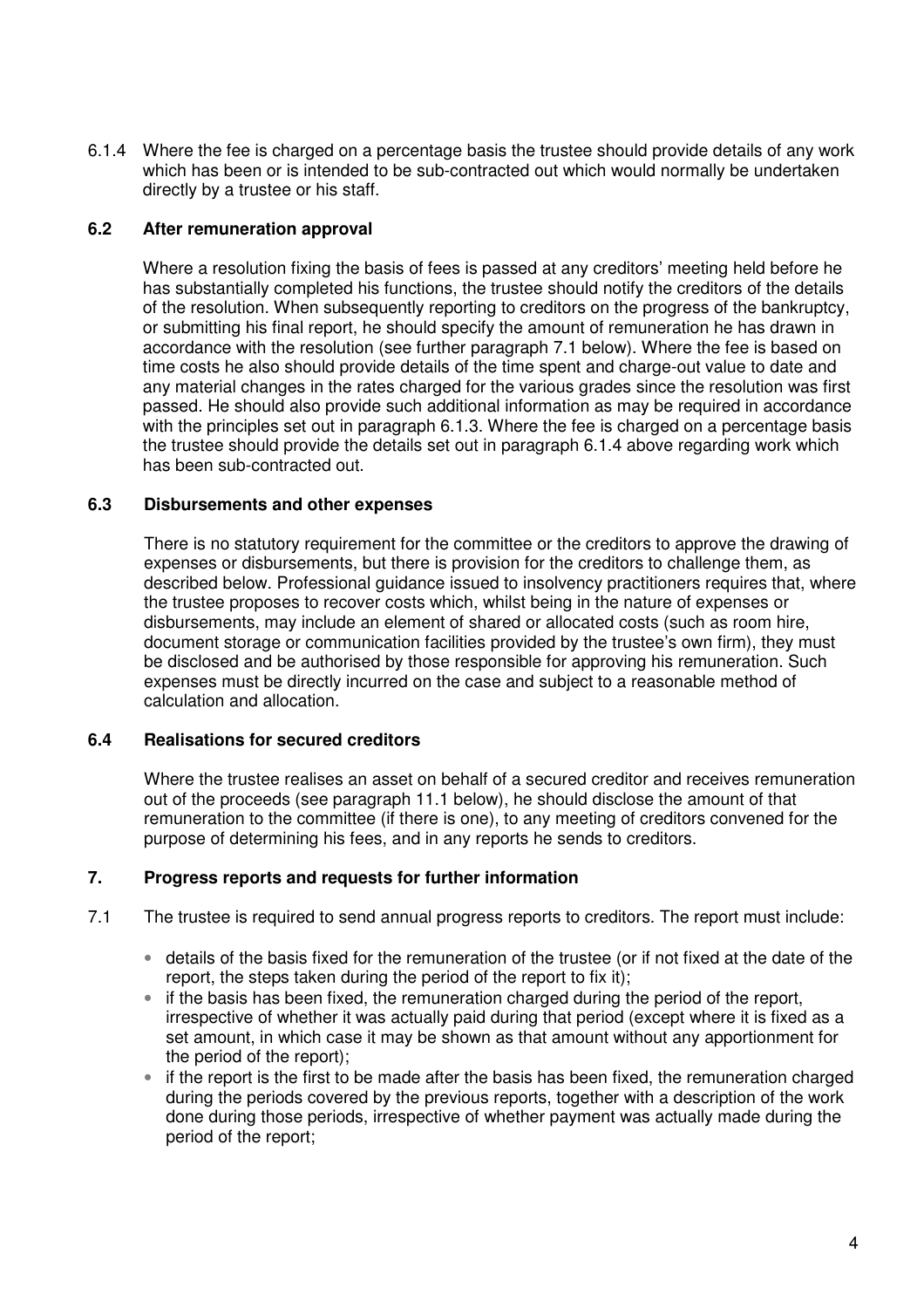- a statement of the expenses incurred by the trustee during the period of the report, irrespective of whether payment was actually made during that period;
- a statement of the creditors' rights to request further information, as explained in paragraph 7.2, and their right to challenge the trustee's remuneration and expenses.
- 7.2 Within 21 days of receipt of a progress report (or 7 business days where the report has been prepared for the purposes of a meeting to receive the trustee's resignation) a creditor may request the trustee to provide further information about the remuneration and expenses set out in the report. A request must be in writing, and may be made either by a secured creditor, or by an unsecured creditor with the concurrence of at least 5% in value of unsecured creditors (including himself) or the permission of the court.
- 7.3 The trustee must provide the requested information within 14 days, unless he considers that:
	- the time and cost involved in preparing the information would be excessive, or
	- disclosure would be prejudicial to the conduct of the bankruptcy or might be expected to lead to violence against any person, or
	- the trustee is subject to an obligation of confidentiality in relation to the information requested,

in which case he must give the reasons for not providing the information.

Any creditor may apply to the court within 21 days of the trustee's refusal to provide the requested information, or the expiry of the 14 days time limit for the provision of the information.

#### **8. Provision of information – additional requirements**

The trustee must provide certain information about time spent on the case, free of charge, upon request by the bankrupt or any creditor. The information which must be provided is –

- the total number of hours spent on the case by the trustee or staff assigned to the case;
- for each grade of staff, the average hourly rate at which they are charged out;
- the number of hours spent by each grade of staff in the relevant period.

The period for which the information must be provided is the period from appointment to the end of the most recent period of six months reckoned from the date of the trustee's appointment, or where he has vacated office, the date that he vacated office.

The information must be provided within 28 days of receipt of the request by the trustee, and requests must be made within two years from vacation of office.

#### 9. **What if a creditor or the bankrupt is dissatisfied?**

- 9.1 Except in cases where there is a committee it is the creditors as a body who have authority to approve the trustee's fees. To enable them to carry out this function they may require the trustee to call a creditors' meeting. In order to do this at least ten per cent in value of the creditors must concur with the request, which must be made to the trustee in writing.
- 9.2 If a creditor believes that the trustee's remuneration is too high, the basis is inappropriate, or the expenses incurred by the liquidator are in all the circumstances excessive he may, provided certain conditions are met, apply to the court.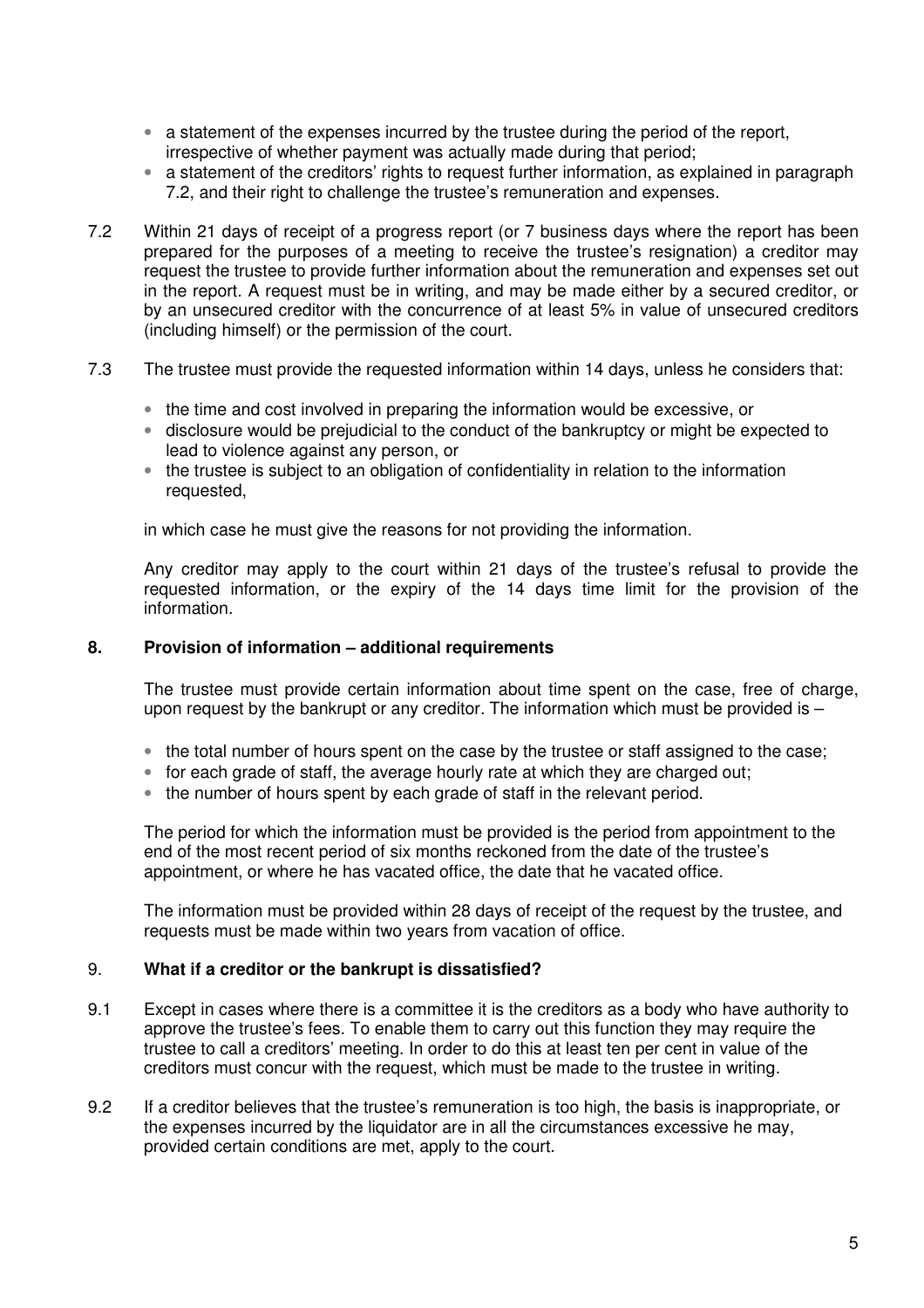- 9.3 Application may be made to the court by any secured creditor, or by any unsecured creditor provided at least 10 per cent in value of unsecured creditors (including himself) agree, or he has the permission of the court. Any such application must be made within 8 weeks of the applicant receiving the trustee's progress report in which the charging of the remuneration or incurring of the expenses in question is first reported (see paragraph 7.1 above). If the court does not dismiss the application (which it may if it considers that insufficient cause is shown) the applicant must give the trustee a copy of the application and supporting evidence at least 14 days before the hearing.
- 9.4 If the court considers the application well founded, it may order that the remuneration be reduced, the basis be changed, or the expenses be disallowed or repaid. Unless the court orders otherwise, the costs must be paid by the applicant and not out of the bankrupt's assets.
- 9.5 The bankrupt also has the right to challenge the trustee's remuneration or expenses.

#### 10 **What if the trustee is dissatisfied?**

10.1 If the trustee considers that the remuneration fixed by the committee is insufficient or that the basis used to fix it is inappropriate he may request that the amount or rate be increased, or the basis changed, by resolution of the creditors. If the trustee considers that the remuneration fixed by the committee or the creditors or in accordance with the statutory scale is insufficient or that the basis used to fix it is inappropriate, he may apply to the court for the amount or rate to be increased or the basis changed. If he decides to apply to the court he must give at least 14 days' notice to the members of the committee and the committee may nominate one or more of its members to appear or be represented at the court hearing. If there is no committee, the trustee's notice of his application must be sent to such of the creditors as the court may direct, and they may nominate one or more of their number to appear or be represented. The court may order the costs to be paid out of the assets.

#### 11 **Other matters relating to remuneration**

- 11.1 Where the trustee realises assets on behalf of a secured creditor he is entitled to be remunerated out of the proceeds of sale in accordance with a scale set out in the Rules. Usually, however, the trustee will agree the basis of his fee for dealing with charged assets with the secured creditor concerned.
- 11.2 Where joint trustees are appointed it is for them to agree between themselves how the remuneration payable should be apportioned. Any dispute between them may be referred to the court, the committee or a meeting of creditors.
- 11.3 If the trustee is a solicitor and employs his own firm to act in the insolvency, profit costs may not be paid unless authorised by the committee, the creditors or the court.
- 11.4 If a new trustee is appointed in place of another, any determination, resolution or court order which was in effect immediately before the replacement continues to have effect in relation to the remuneration of the new trustee until a further determination, resolution or court order is made.
- 11.5 Where the basis of the remuneration is a set amount, and the trustee ceases to act before the time has elapsed or the work has been completed for which the amount was set, application may be made for a determination of the amount that should be paid to the outgoing trustee. The application must be made to the same body as approved the remuneration. Where the